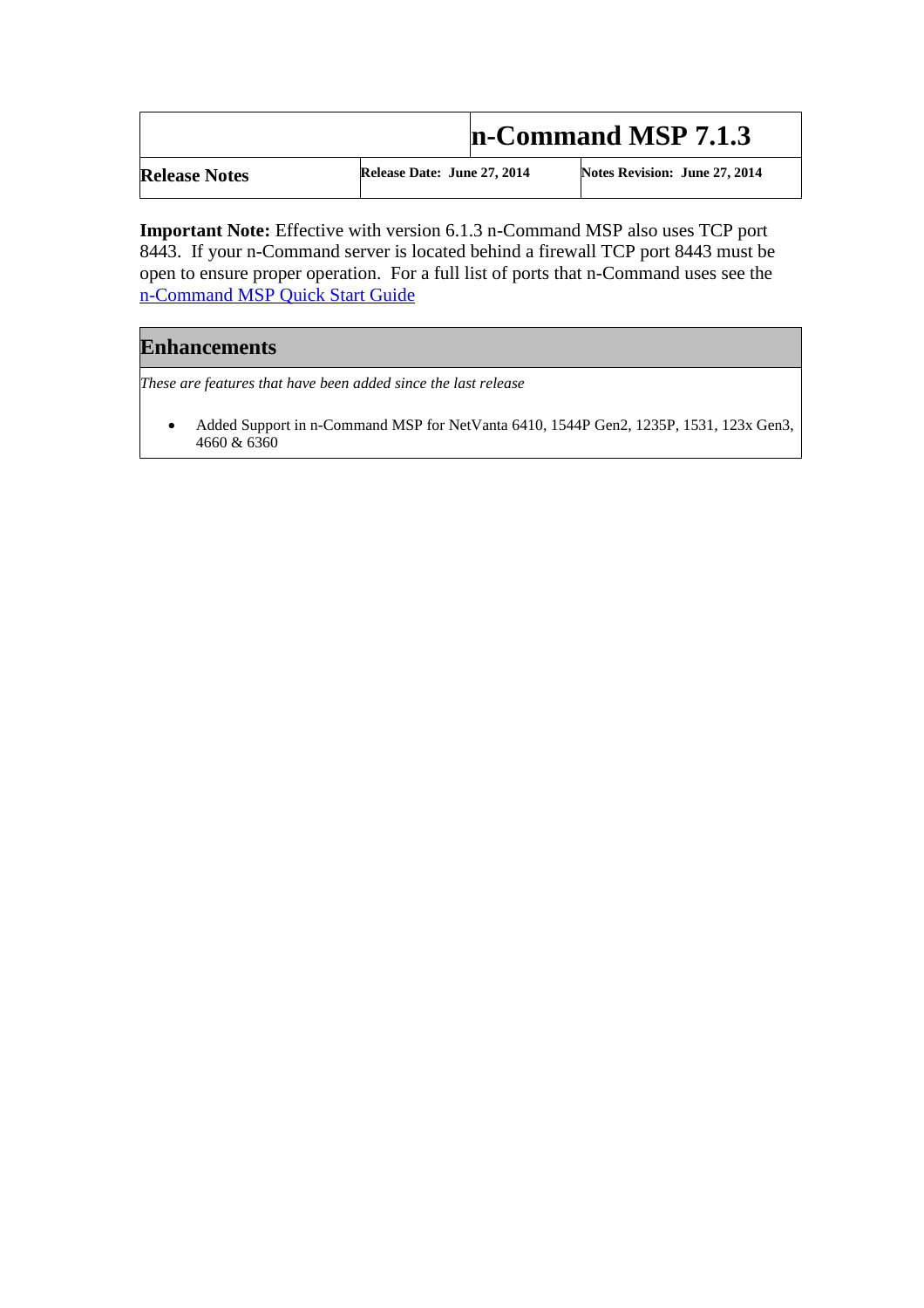## **Resolved Issues**

*These are issues that have been resolved in this release*

- Upgrading firmware on a 3rd Gen Total Access 900 using n-Command MSP may fail intermittently or display incorrect output.
- 3rd Generation Total Access 900 part numbers 4243924F5, 4243908F5, and 4243916F5 were showing up as an "unknown" hardware type in the UI. (You must delete them and re-add them in the new version to resolve)
- Firmware Jobs may show as "Failed" in the Jobs section of the UI though they complete properly.
- Improved security within certain Jboss servlets.
- In some cases, the database may consume all available disk space, preventing n-Command MSP from operating efficiently.
- Users in clustered environments may be logged out of the system after a period of inactivity.
- The time zone setting in the UI will now properly update the system time zone setting.